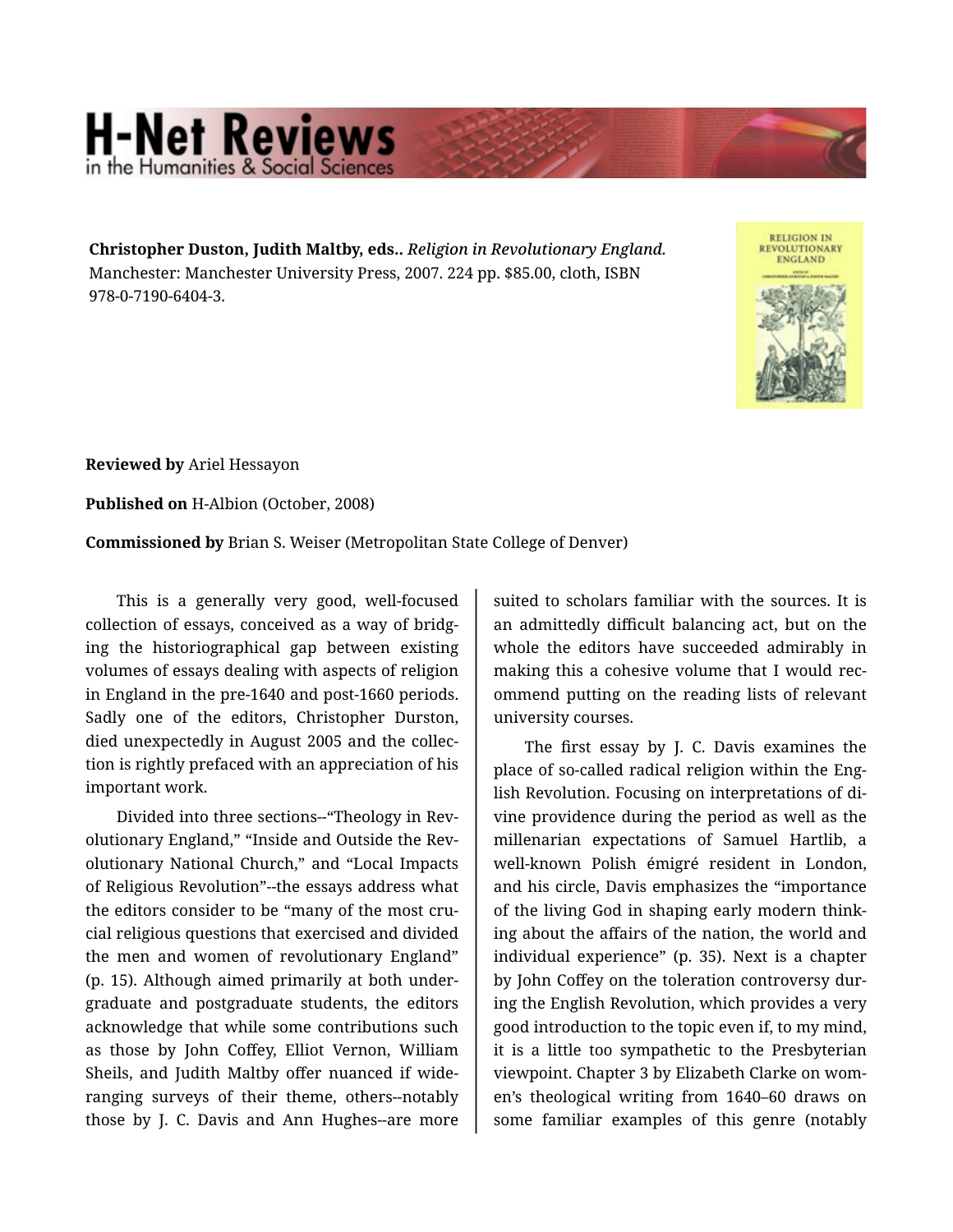Katherine Chidley, Elizabeth Warren, Mary Pope, and Ann Collins) to argue that by and large even during the "liberating years" of the English Revo‐ lution "a woman's commitment to religion was judged more by her obedience to orthodoxy, than by her personal engagement with theology" (p. 86). Ann Hughes's contribution discusses the na‐ tional Church in Interregnum England. She takes an optimistic view, arguing that despite serious disagreements over the limits of liberty of con‐ science which were compounded by the inability of Presbyterians, Independents, and Baptists to reach a consensus on the "fundamentals" of Chris‐ tian faith, the Interregnum Church was nonethe‐ less a qualified success because of its "commit‐ ment to godly rule" (p. 109). Elliot Vernon adopts a similar position in his essay on the Presbyterians during the English Revolution. Dissenting from the long-standing negative verdict of historio‐ graphical orthodoxy yet still acknowledging "Pres‐ byterianism's impotence ... in the political sphere," he sees English Presbyterians as labor‐ ing--"often heroically"--to further the reformation of the English people through the parochial Church structure (pp. 131, 132). William Sheils then considers the fate of English Catholics, a community that had been developing strategies for survival since 1559. Having outlined the con‐ sequences for the laity of "military defeat, seques‐ tration and exile," Sheils persuasively suggests that to characterize "the trajectory of Catholicism" as one moving from "belligerent royalism in 1642 to contemplative devotion in 1658" would be to ig‐ nore a variety of religious experiences (pp. 147, 151). After that Judith Maltby examines the for‐ mation of "Anglicanism"--a set of "religious atti‐ tudes, practices and beliefs" rooted in the Church of England which weathered the storm of parlia‐ mentary reform directed at the "Prayer Book, its festive calendar, and episcopal polity" (pp. 159, 160). This is a lively, sensitive, and informative es‐ say, written from the perspective of its subject. Passing quickly over the omission of what would have been a welcome chapter on the Indepen‐

dents, there follows a rather poor piece on the de‐ velopment of Baptist movements during the Eng‐ lish Revolution by Mark Bell. Simplistic and un‐ der-researched, it adds little to scholarly research in this field.

The third section of this collection on "Local Impacts of Religious Revolution" is disappointing‐ ly disjointed and despite its title covers only Kent and Hertford. Jacqueline Eales provides an illumi‐ nating survey of religious diversity in Revolution‐ ary Kent from the anti-Catholic concerns of peti‐ tioners to the nonconformity of the Independents, Baptists, suspected "Ranters," Muggletonians, and Quakers. This heterodox picture is balanced with the caveat that there is also "strong evidence of a continuing attachment to traditionalism in the county throughout the revolutionary period" (p. 242). Finally Beverly Adams briefly discusses suf‐ fering, identity, and the politics of obedience among Hertford Quakers from 1655 to 1665. Con‐ structing her argument upon notions of private conscience, civic duty, and disobedience, Adams presents an account that gives insufficient atten‐ tion to theological subtleties. Even so, her empha‐ sis on local context enables her to outline interest‐ ing narrative details in the trials and discontents of Hertford Quakers. This leaves Christopher Durston's essay on the Lord's Day during the Eng‐ lish Revolution. While there was never a month of Sundays, he notes that just over one thousand Sabbaths were observed during this period. Draw‐ ing on a rich vein of evidence Durston brings out the major points of tension--Charles I's reissue of his father's Book of Sports (which permitted Mor‐ ris dancing, May-games, violent sports, and church-ales) and the puritan view that the fourth commandment remained morally binding (the original laws for the Massachusetts Bay Colony had made Sabbath profanation a capital offense)- as well as highlighting breaches of Sabbath regu‐ lations and giving examples of Baptists who ob‐ served the Sabbath on Saturday (the forerunners of Seventh-day Adventists). He concludes that the short-term success of the "godly campaign to im‐